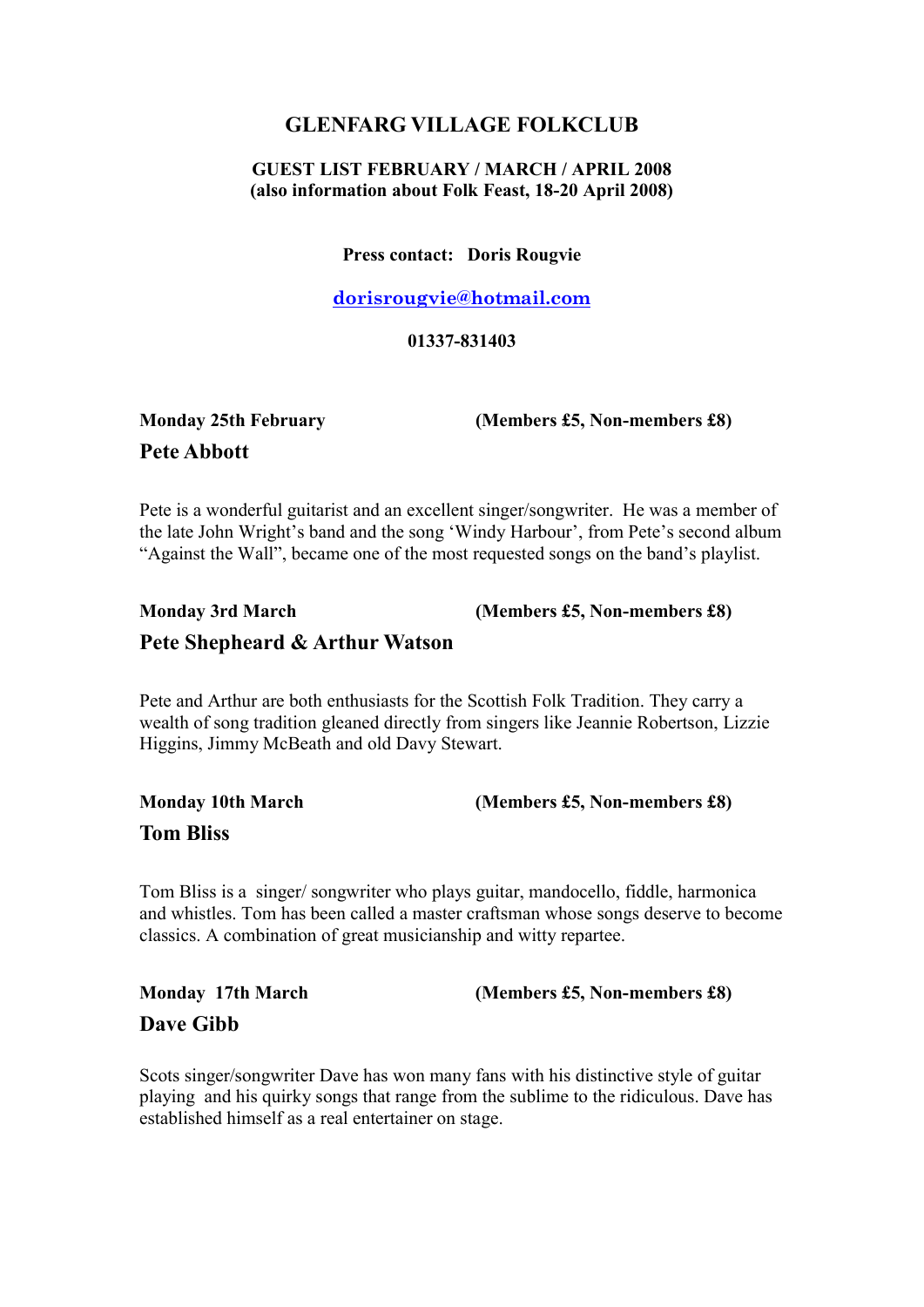#### Monday 24th March (All £3) Singaround Session

Come and share some songs and tunes with us in the friendly atmosphere of The Terrace Bar.

## Gill Bowman

Monday 31st March (Members £5, Non-members £8)

Gill from Edinburgh is regarded as one of Scotland's foremost singer/songwriters and is a fine interpreter of traditional music. She is always a popular guest at Glenfarg and we look forward to hearing her again.

#### Monday 7th April (Members £5, Non-members £8) Sarah Grey & Kieron Means

Mother and son duo Sarah & Kieron sing American traditional and contemporary songs. Sarah's powerful but sweet voice is enhanced by her own frailing 5 string banjo style and beautiful songs. Keiron's voice is described as high and lonesome. He also provides skilful guitar accompaniment.

#### Monday 14th April (Members £5, Non-members £8) Duncan McCrone, Cy Jack and Stevie Lawrence

A welcome return of this very talented trio from Glasgow – singer / songwriter Duncan McCrone, Cy Jack on backing vocals and bass, and multi-instrumentalist Stevie Lawrence on guitar, bouzouki, whistles and mandolin. A skilful and successful blend.